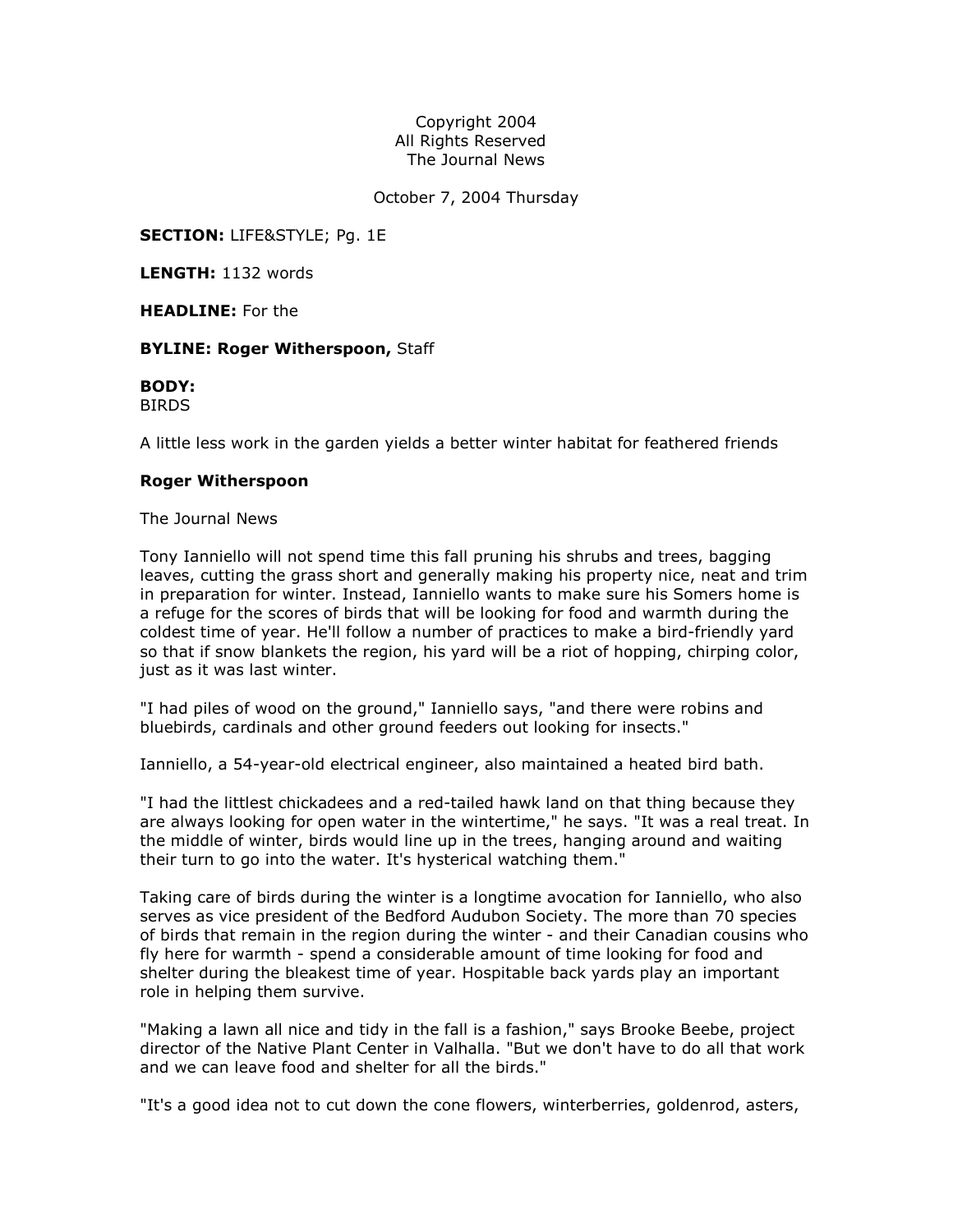hawthorns and black-eyed Susans," Beebe says, "because all of these are good for the migrating birds and the birds that stay here all year."

Cone flowers' seeds, for example, remain on the plant rather than fall to the ground and attract American gold finches. The seeds are rich in proteins and fats needed by small warm-blooded birds.

Native grasses such as big and little bluestem also provide seeds sought by birds that forage on the ground in winter.

The Audubon Society sponsors an Audubon At Home program designed to encourage homeowners to make their property hospitable to birds year-round. Paul Green, the program's director, says the society discourages homeowners from pruning bushes or cutting native grasses in preparation for winter.

"The bushes serve two roles," he says. "If they have seeds and fruit, they are providing food. And the bushes provide shelter."

Green says when unpruned bushes are covered with snow, particularly if leaves are packed around the base, an "igloo effect" is created that helps the birds survive.

"It can be close to zero with heavy snow cover in much of the garden," he says. "But trapped underneath the bush are pockets of air which are kept warm by the soil. It can be 20 to 30 degrees or more difference inside. It's a self-contained climate that provides warmth and shelter for small, ground-feeding birds."

When there's snow, piles of sticks or leaves in the yard also provide birds with igloo sanctuaries, and hibernating bugs can be found in these natural refrigerators.

"On many plants, there will be insects living right through the winter," Green says. "Black-capped chickadees, the tufted titmouse and white-breasted nuthatches will probe the vegetation to find these insects.

"If people would just leave the vegetation over the winter, the birds will come."

Green also suggests homeowners resist the natural temptation to clean their yards by raking up leaves and having them hauled away. The leaves are home to insects that birds feed on and can be used to pack around bushes for shelter.

The leaves also help keep the base of the bushes protected from the worst of winter's cold and degrades into rich mulch and fertilizer in the spring.

The Bedford Audubon Society maintains four demonstration gardens at its 450-acre Bylane Farm in Katonah to show the simple steps people can take to provide winter homes for a variety of birds. The organization will hold an open house at the farm on Oct. 23.

One easy way to provide winter housing for birds is to leave dead trees alone until spring.

"The minute a tree seems to be rotting, homeowners get a permit and take it right down," says Audubon President John Hannan. "But if the tree is not endangering your property, you should leave it alone, at least until spring. It's a perfect home for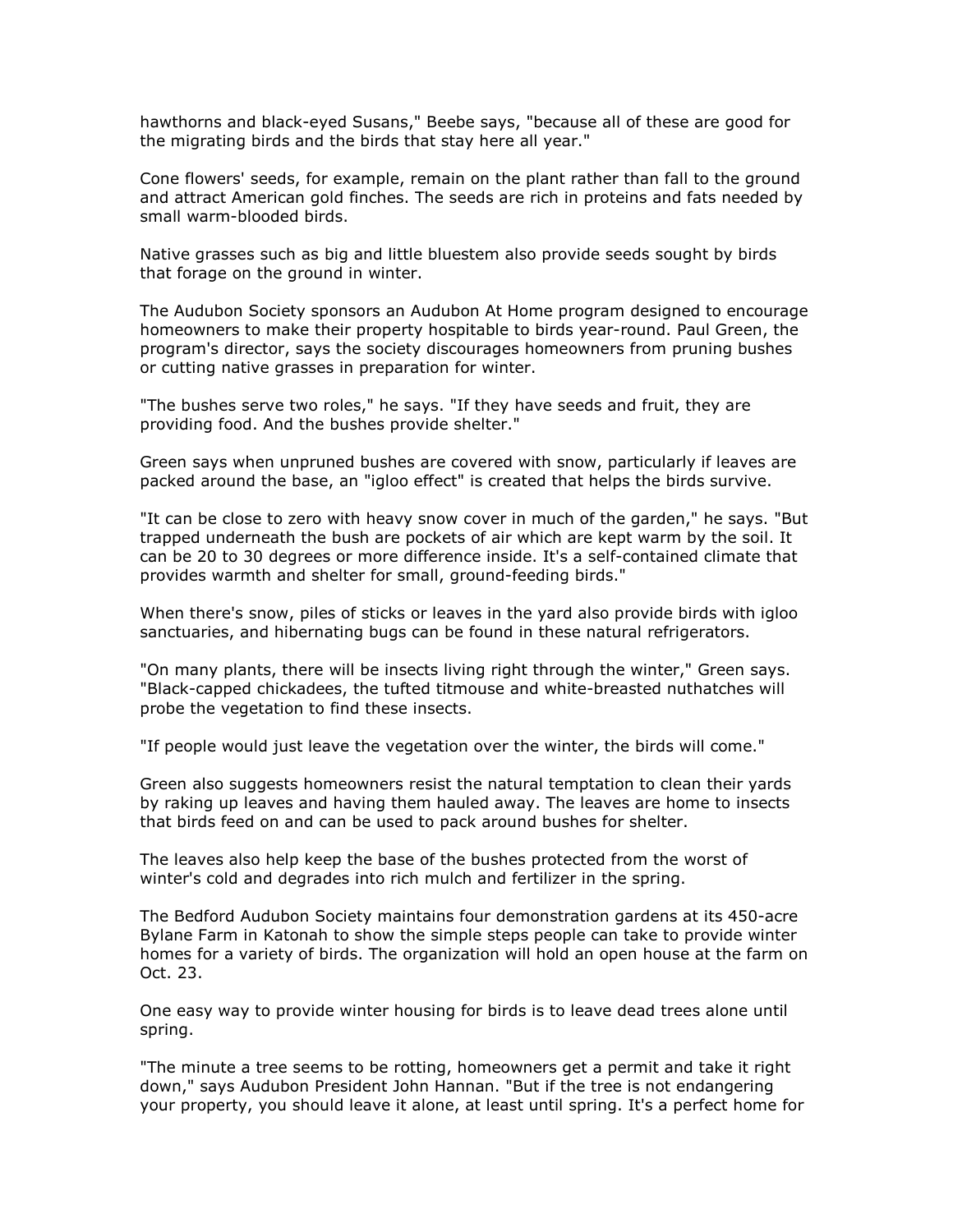birds in the winter."

Bluebirds and other "nesters" look for rotted old trees because they frequently have cavities where they can huddle. Ten or more bluebirds will bundle together and collectively generate enough heat to comfortably survive nights with temperatures as low as 30 degrees below zero.

Dead trees also often contain beetle larvae and other hibernating bugs, another nutrition source for hungry birds.

"The red-bellied, hairy and downy woodpeckers visit these dead trees on a regular basis all winter long to see what they can find inside," Green says.

A bird-friendly back yard will also attract predators such as owls and several species of hawks.

"The red-tailed hawks stay around all year," Green says. "They come and eat the birds. They've got to live as well."

In Somers, Ianniello is looking forward to another winter with a yard full of colorful birds. He particularly wants to spot the great horned owl he has heard in the trees, but never seen.

"Birds are always around," he says. "And I'm always looking for the one I haven't seen before, hoping it will come down so I can get a glimpse of it."

But taking care of the birds in winter has a sober side. Birds are creatures of habit and tend to return to the same places to breed and eat.

"When the food is here the birds are here," Ianniello says. "And when the food is gone, a lot of them just die."

Reach Roger Witherspoon at rwithers@thejournalnews.com or 914-696-8566.

For more information

To learn more about providing food and shelter for wintering birds, contact these organizations:

The Native Plant Center

75 Grasslands Road, Valhalla

914-785-7870

www.nativeplantcenter.org

National Audubon Society, Audubon at Home program

www.audubon.org

Bedford Audubon Society